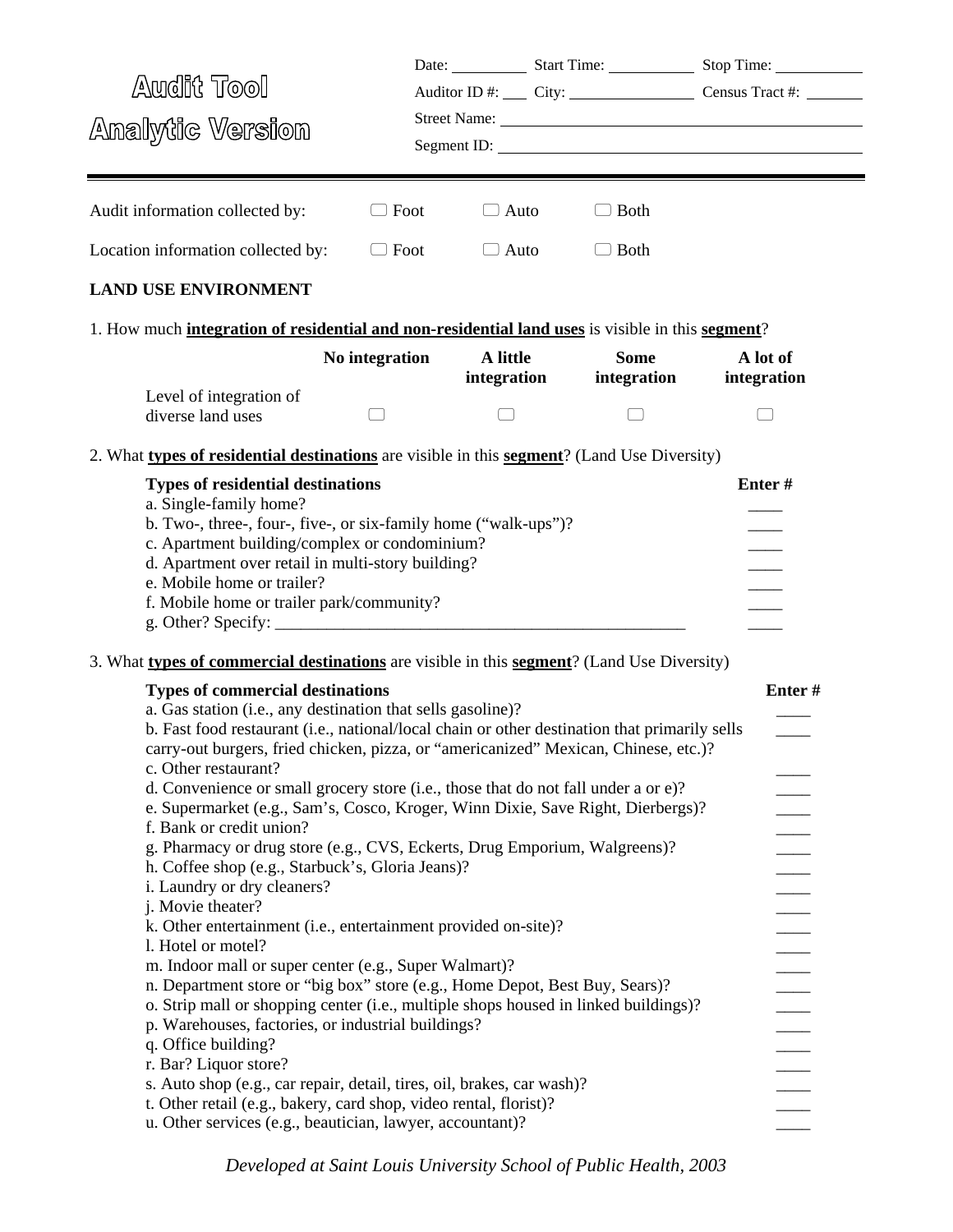| Date: | <b>Start Time:</b> | Stop Time: |
|-------|--------------------|------------|
|       |                    |            |

Auditor ID #: City: Census Tract #:

Street Name:

Analytic Version

Segment ID:

## 4. What **types of public or government service destinations** are visible in this **segment**? (Land Use Diversity)

| Types of public or government service destinations                               | Enter # |
|----------------------------------------------------------------------------------|---------|
| a. Post office?                                                                  |         |
| b. Library?                                                                      |         |
| c. Place of worship (e.g., church, synagogue, convent, chapel)?                  |         |
| d. Day care or preschool?                                                        |         |
| e. Elementary school?                                                            |         |
| f. Middle school, junior high school or high school?                             |         |
| g. Junior college, college or university campus?                                 |         |
| h. Health or social services (e.g., hospital, adult care facility, health dept)? |         |
| i. Airport, train station, bus station, or other transportation facility?        |         |
| <i>i.</i> Police department or fire department?                                  |         |
| k. Museum?                                                                       |         |
| 1. Community Center?                                                             |         |
| m. Other (courthouse, utilities, real estate, military, prison, sanitation,      |         |
| cemetery)? Specify:                                                              |         |

#### 5. What **types of recreational facilities/destinations** are visible in this **segment**? (Land Use Diversity)

| <b>Types of recreational facilities/destinations</b>                                  | Enter#    |
|---------------------------------------------------------------------------------------|-----------|
| a. Indoor fitness facility (e.g., YMCA, Bally's, New Lady Fitness)?                   |           |
| b. Park?                                                                              |           |
| c. Playground (i.e., park or school)?                                                 |           |
| d. Outdoor pool?                                                                      |           |
| e. Beach?                                                                             |           |
| f. Golf course?                                                                       |           |
| g. Sports/playing field, basketball court or tennis court (i.e., park or school)?     |           |
| h. Sports track (i.e., park or school)?                                               |           |
| i. Marina?                                                                            |           |
|                                                                                       |           |
| 6. What other types of destinations are visible in this segment? (Land Use Diversity) |           |
| Other types of destinations                                                           | Enter $#$ |
| a. Parking lot or parking garage (i.e., any size not including on-street parking)?    |           |
| b. Driveway (i.e., residential or non-residential)?                                   |           |
| c. Abandoned building or vacant lot (i.e., vacant lot is about the size of the        |           |
| buildings on the segment or surrounding segments)?                                    |           |
| d. Railroad, bridge, tunnel, highway, or overpass?                                    |           |
|                                                                                       |           |
|                                                                                       |           |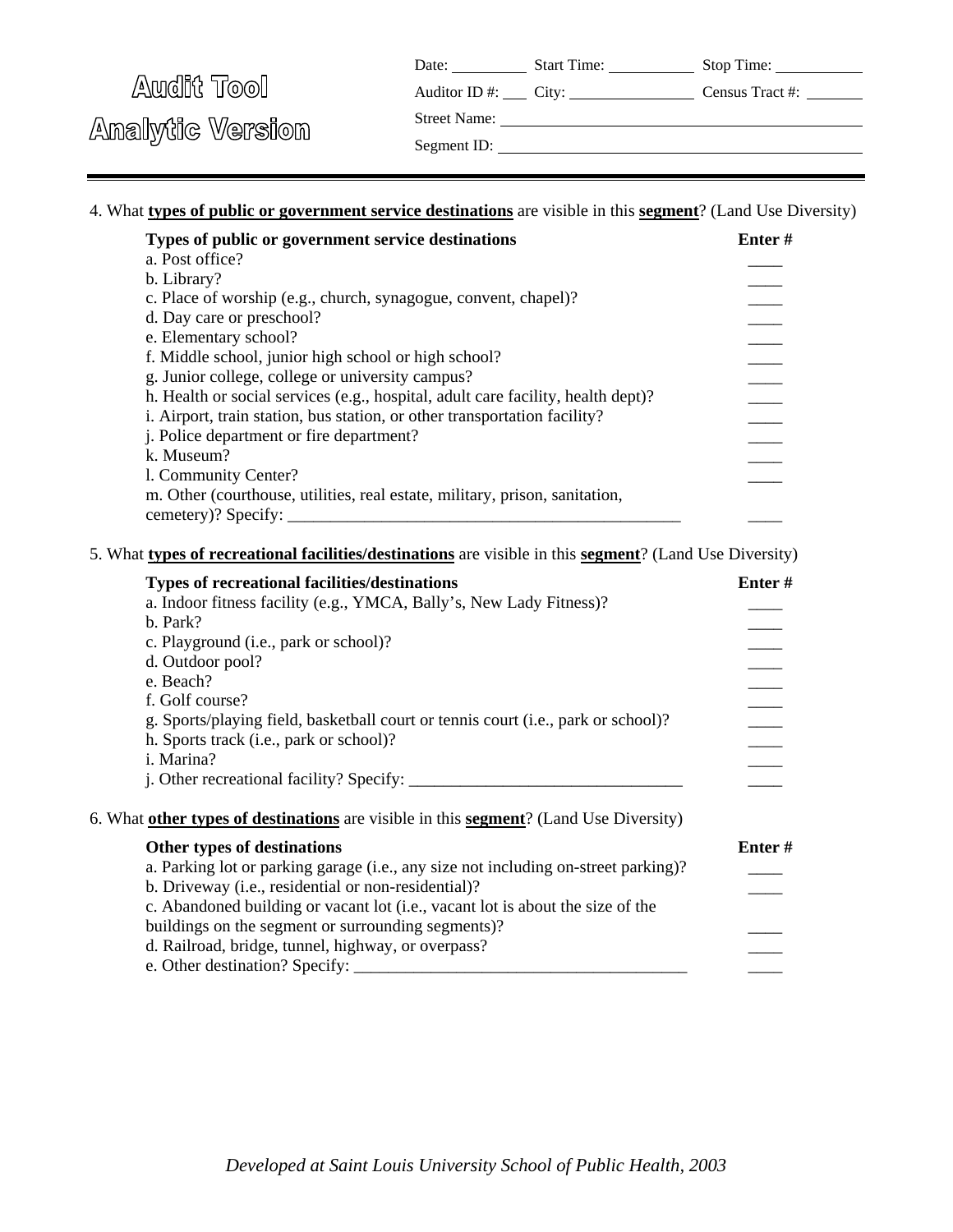| Date: | <b>Start Time:</b> | Stop Time: |
|-------|--------------------|------------|
|       |                    |            |

Auditor ID #: City: Census Tract #:

Street Name:

Analytic Version

Segment ID:

#### 7. What **types of natural features** are visible in this **segment**? (Land Use Diversity)

| <b>Type of feature</b>                                    | Enter# |
|-----------------------------------------------------------|--------|
| a. Large body of water (e.g., ocean, lake, large river)?  |        |
| b. Small body of water (e.g., pond, stream)?              |        |
| c. Mountains or canyons?                                  |        |
| d. Open natural space (e.g., wooded area, swamp, meadow – |        |
| not a vacant lot)?                                        |        |

### **TRANSPORTATION ENVIRONMENT**

8. How much **availability to alternative transportation modes** is visible in this **segment**?

|                          | No<br>availability | A little<br>availability | Some<br>availability | A lot of<br>availability |
|--------------------------|--------------------|--------------------------|----------------------|--------------------------|
| Level of availability to |                    |                          |                      |                          |
| pedestrian and           |                    |                          |                      |                          |
| bicyclist facilities     |                    |                          |                      |                          |

#### 9. How would you rate the **walkability** of this **segment**?

| <b>Rating Criteria</b>                                             |                             | <b>None</b>                                         | One side of street                   |                                                      | <b>Both sides of street</b>                       |  |
|--------------------------------------------------------------------|-----------------------------|-----------------------------------------------------|--------------------------------------|------------------------------------------------------|---------------------------------------------------|--|
| a. Presence of sidewalks?                                          |                             |                                                     |                                      |                                                      |                                                   |  |
| <b>Rating Criteria</b>                                             | <b>Does</b><br>not<br>apply | <b>Adjacent to</b><br>street or curb<br>(no buffer) | Within 2 ft<br>of street<br>(buffer) | <b>Between 2 &amp;</b><br>6 ft of street<br>(buffer) | <b>Greater than</b><br>6 ft of street<br>(buffer) |  |
| b. Location of sidewalks<br>(presence of buffer)?                  |                             |                                                     |                                      |                                                      |                                                   |  |
| <b>Rating Criteria</b>                                             |                             | Does not<br>apply                                   | <b>Not continuous</b>                | <b>Continuous at</b><br>one end                      | Continuous at<br>both ends                        |  |
| c. Continuity of sidewalks<br>(on at least one side of<br>street)? |                             |                                                     |                                      |                                                      |                                                   |  |
| <b>Rating Criteria</b>                                             |                             | Does not apply                                      | $0$ to 3 ft                          | $>$ 3 to $<$ 6 ft                                    | $> 6$ ft                                          |  |
| d. Sidewalk width?                                                 |                             |                                                     |                                      |                                                      |                                                   |  |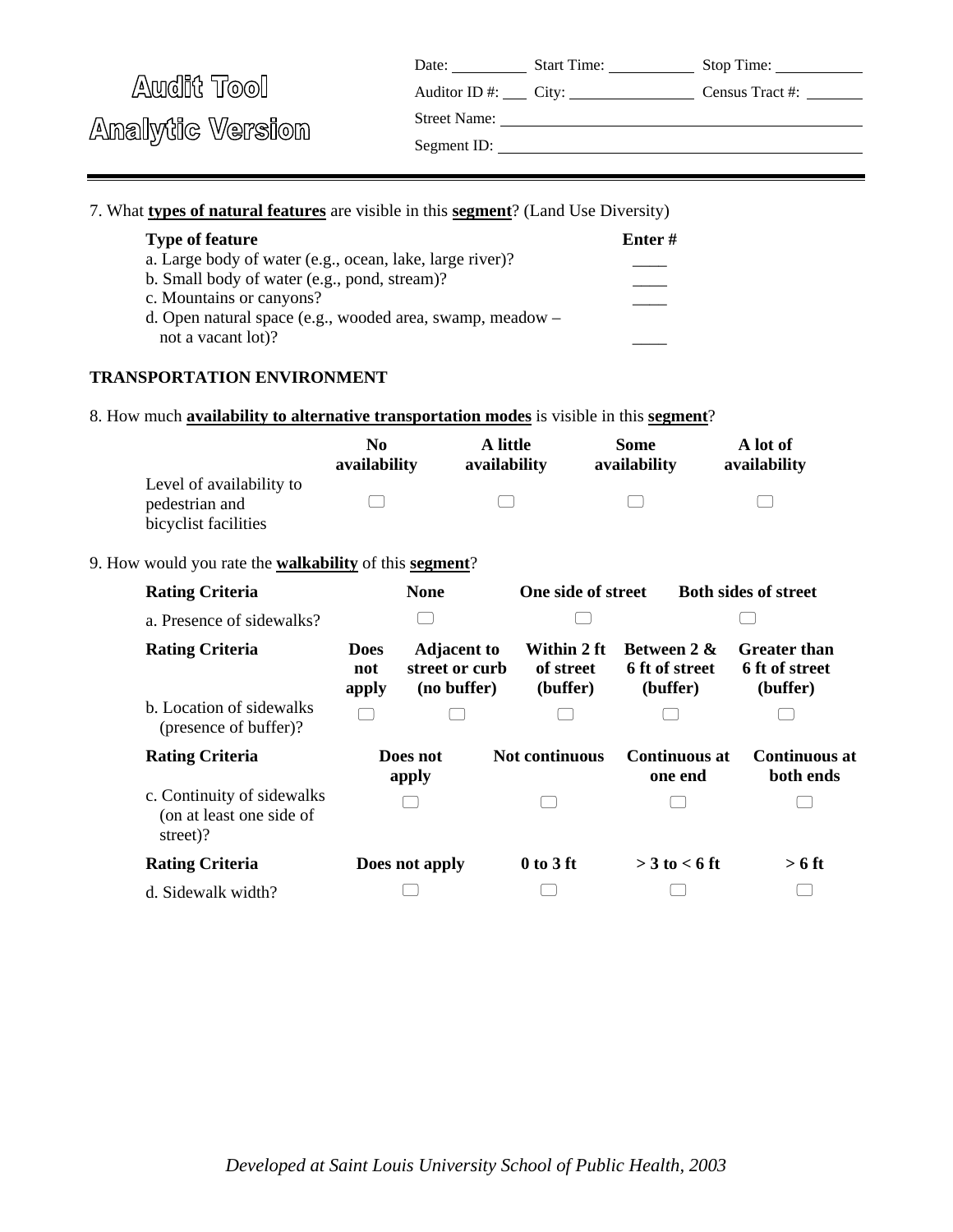| Date:            | <b>Start Time:</b> | Stop Time:      |
|------------------|--------------------|-----------------|
| Auditor ID $#$ : | City:              | Census Tract #: |

<u> 1980 - Johann Barn, mars an t-Amerikaansk politiker (</u>

Street Name:

Analytic Version

| Segment ID: |  |
|-------------|--|
|-------------|--|

9. How would you rate the **walkability** of this **segment**?

| <b>Rating Criteria</b>                                                                                                |                             |                                                   | Does not<br>apply        | <b>None</b>                                                      | A little                                               | <b>Some</b>       | A lot                                                                                   |  |
|-----------------------------------------------------------------------------------------------------------------------|-----------------------------|---------------------------------------------------|--------------------------|------------------------------------------------------------------|--------------------------------------------------------|-------------------|-----------------------------------------------------------------------------------------|--|
| e. Levelness and condition of sidewalk<br>(i.e., heaves, alignment, cracks,<br>broken sections, weeds)?               |                             |                                                   |                          |                                                                  |                                                        |                   |                                                                                         |  |
| f. Obstructions (i.e., artificial – cars,<br>trash cans, construction debris – or<br>natural – trees, bushes, rocks)? |                             |                                                   |                          |                                                                  |                                                        |                   |                                                                                         |  |
| <b>Rating Criteria</b>                                                                                                |                             |                                                   | Does not                 | <b>None</b>                                                      | On only                                                | On both           | On both sides                                                                           |  |
| g. Curvilinear curbs (not orthogonal)<br>or curb cuts?                                                                |                             |                                                   | apply                    | $\Box$                                                           | one end                                                | ends              | & ends                                                                                  |  |
| 10. How would you rate the <b>bikability</b> of this <b>segment</b> ?                                                 |                             |                                                   |                          |                                                                  |                                                        |                   |                                                                                         |  |
| <b>Rating Criteria</b>                                                                                                |                             |                                                   | <b>None</b>              |                                                                  | One side of street                                     |                   | <b>Both sides of street</b>                                                             |  |
| a. Presence of bike lane or<br>marked shoulder?                                                                       |                             |                                                   |                          |                                                                  |                                                        |                   |                                                                                         |  |
| <b>Rating Criteria</b>                                                                                                | <b>Does</b><br>not<br>apply | N <sub>0</sub><br>shoulder<br>(no marked<br>lane) |                          | <b>Narrow</b><br>paved $(<3 ft)$<br>shoulder (no<br>marked lane) | Wide paved<br>( >3 ft)<br>shoulder (no<br>marked lane) |                   | Wide<br><b>Narrow</b><br>( <b>3</b> ft)<br>( >3 ft)<br>marked<br>marked<br>lane<br>lane |  |
| b. Location of bike<br>lane (marked<br>lane)?                                                                         |                             |                                                   |                          |                                                                  |                                                        |                   |                                                                                         |  |
| <b>Rating</b>                                                                                                         | <b>Does</b>                 | <b>Continuous</b>                                 | <b>Continuous</b>        |                                                                  | <b>Continuous</b>                                      | <b>Continuous</b> | <b>Continuous</b>                                                                       |  |
| <b>Criteria</b>                                                                                                       | not<br>apply                | 1 side<br>1 end                                   | 1 side<br>2 ends         |                                                                  | 1 side, 2 ends<br>1 side, 1 end                        | 2 sides<br>1 end  | all                                                                                     |  |
| c. Continuity of<br>bike lane?                                                                                        |                             |                                                   |                          |                                                                  |                                                        |                   |                                                                                         |  |
| <b>Rating Criteria</b>                                                                                                |                             |                                                   | Does not<br>apply        | <b>None</b>                                                      | A little                                               | <b>Some</b>       | A lot                                                                                   |  |
| d. Levelness and condition of bike lane<br>(i.e., heaves, alignment, cracks,<br>broken sections, weeds)?              |                             |                                                   | $\overline{\phantom{0}}$ | $\overline{\phantom{0}}$                                         | $\overline{\phantom{0}}$                               |                   |                                                                                         |  |
| e. Obstructions (i.e., artificial – cars,<br>rumble strips, drainage grates – or<br>natural – trees, bushes, rocks)?  |                             |                                                   |                          |                                                                  |                                                        |                   |                                                                                         |  |
| <b>Rating Criteria</b>                                                                                                |                             |                                                   | <b>None</b>              |                                                                  | One side of street                                     |                   | <b>Both sides of street</b>                                                             |  |
| f. Presence of bike racks?                                                                                            |                             |                                                   |                          |                                                                  |                                                        |                   |                                                                                         |  |

*Developed at Saint Louis University School of Public Health, 2003*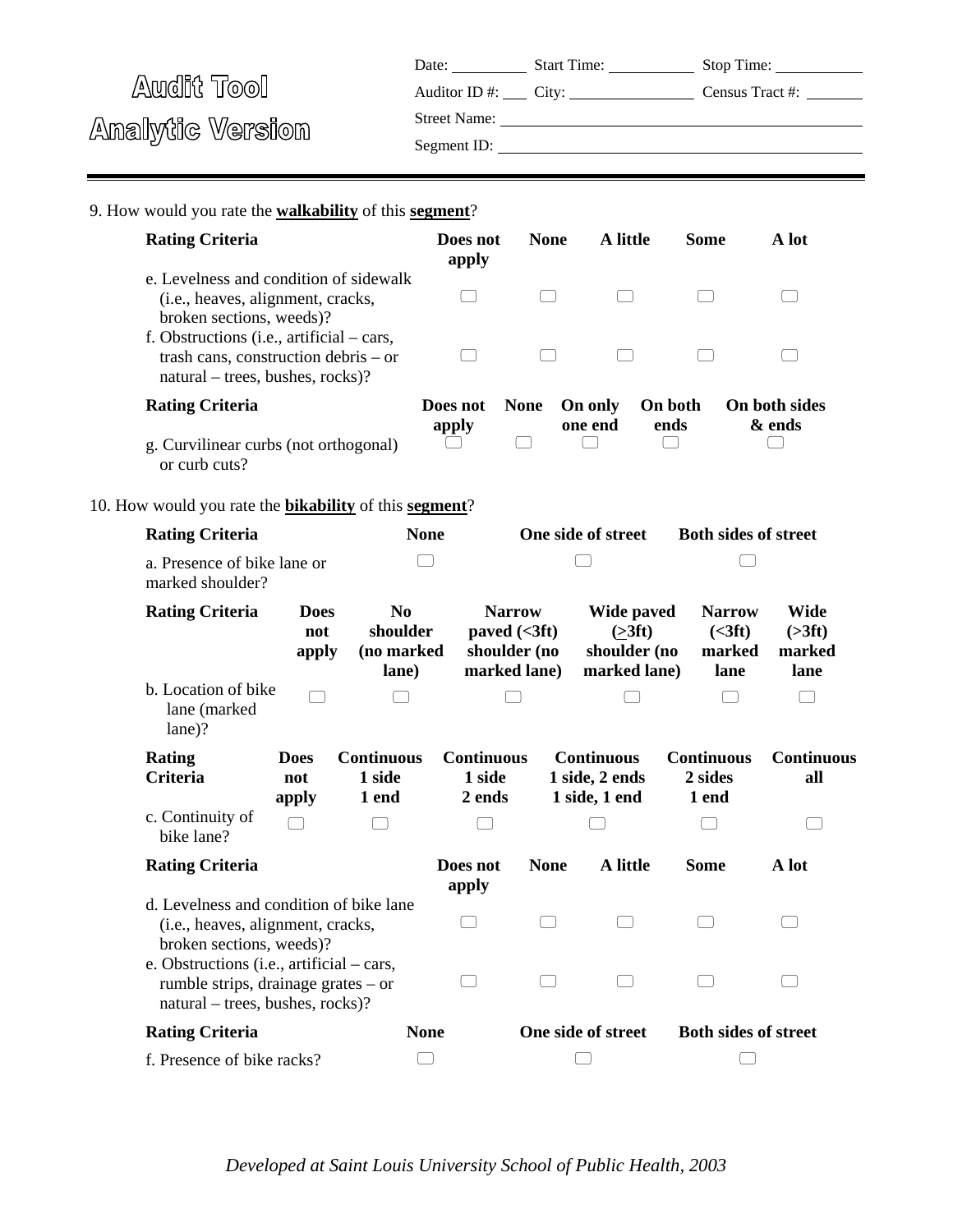|                  | Date:               | <b>Start Time:</b>                  | Stop Time:      |
|------------------|---------------------|-------------------------------------|-----------------|
| Audit Tool       |                     | Auditor ID #: $\qquad \qquad$ City: | Census Tract #: |
|                  | <b>Street Name:</b> |                                     |                 |
| Analytic Version | Segment ID:         |                                     |                 |
|                  |                     |                                     |                 |

11. How would you rate the **availability of transit** for this **segment**?

| <b>Rating Criteria</b>                                      | <b>None</b>       |             | <b>Bus stop</b> | <b>Other</b><br>transit<br>stop | <b>Multiple</b><br>forms of<br>transit |
|-------------------------------------------------------------|-------------------|-------------|-----------------|---------------------------------|----------------------------------------|
| a. Presence of bus or other transit<br>stops?               |                   |             |                 |                                 |                                        |
| <b>Rating Criteria</b>                                      | Does not<br>apply | <b>None</b> | <b>Bench</b>    | Covered<br>shelter              | <b>Both</b>                            |
| b. Presence of bench or covered<br>shelter at transit stop? |                   |             |                 |                                 |                                        |

12. How would you rate the **availability of trails or paths** for this **segment**? (Check all that apply.)

| <b>Rating Criteria</b><br>a. Presence of path or trail (i.e.,                                          | <b>None</b>       | One side of street |                                |                               | <b>Both sides of street</b> |
|--------------------------------------------------------------------------------------------------------|-------------------|--------------------|--------------------------------|-------------------------------|-----------------------------|
| non-concrete multi-use, biking,<br>walking route)?                                                     |                   |                    |                                |                               |                             |
| <b>Rating Criteria</b>                                                                                 | Does not<br>apply | $0$ to $3$ ft      | $>$ 3 to $<$ 6 ft              |                               | $> 6$ ft                    |
| b. Width of path or trail?                                                                             |                   |                    |                                |                               |                             |
| <b>Rating Criteria</b>                                                                                 | Does not<br>apply |                    | <b>Marked for</b><br>multi-use |                               | Not marked for<br>multi-use |
| c. Marked for multi-use?                                                                               |                   |                    |                                |                               |                             |
| <b>Rating Criteria</b>                                                                                 | Does not<br>apply | <b>None</b>        | A little                       | Some                          | A lot                       |
| d. Levelness and condition of trail (i.e.,<br>heaves, alignment, cracks, broken<br>sections, weeds)?   |                   |                    |                                |                               |                             |
| e. Obstructions (i.e., artificial $-$ cars,<br>trash cans $-$ or natural $-$ trees,<br>bushes, rocks)? |                   |                    |                                |                               |                             |
| 13a. This segment has a posted general speed limit of:                                                 |                   |                    |                                | Enter "99" for "None posted." |                             |
| 13b. This segment has a posted special speed limit of:                                                 |                   |                    |                                | Enter "99" for "None posted." |                             |
| 14. This segment has <b>on-street parking</b> available.                                               |                   | Yes                | N <sub>0</sub>                 |                               |                             |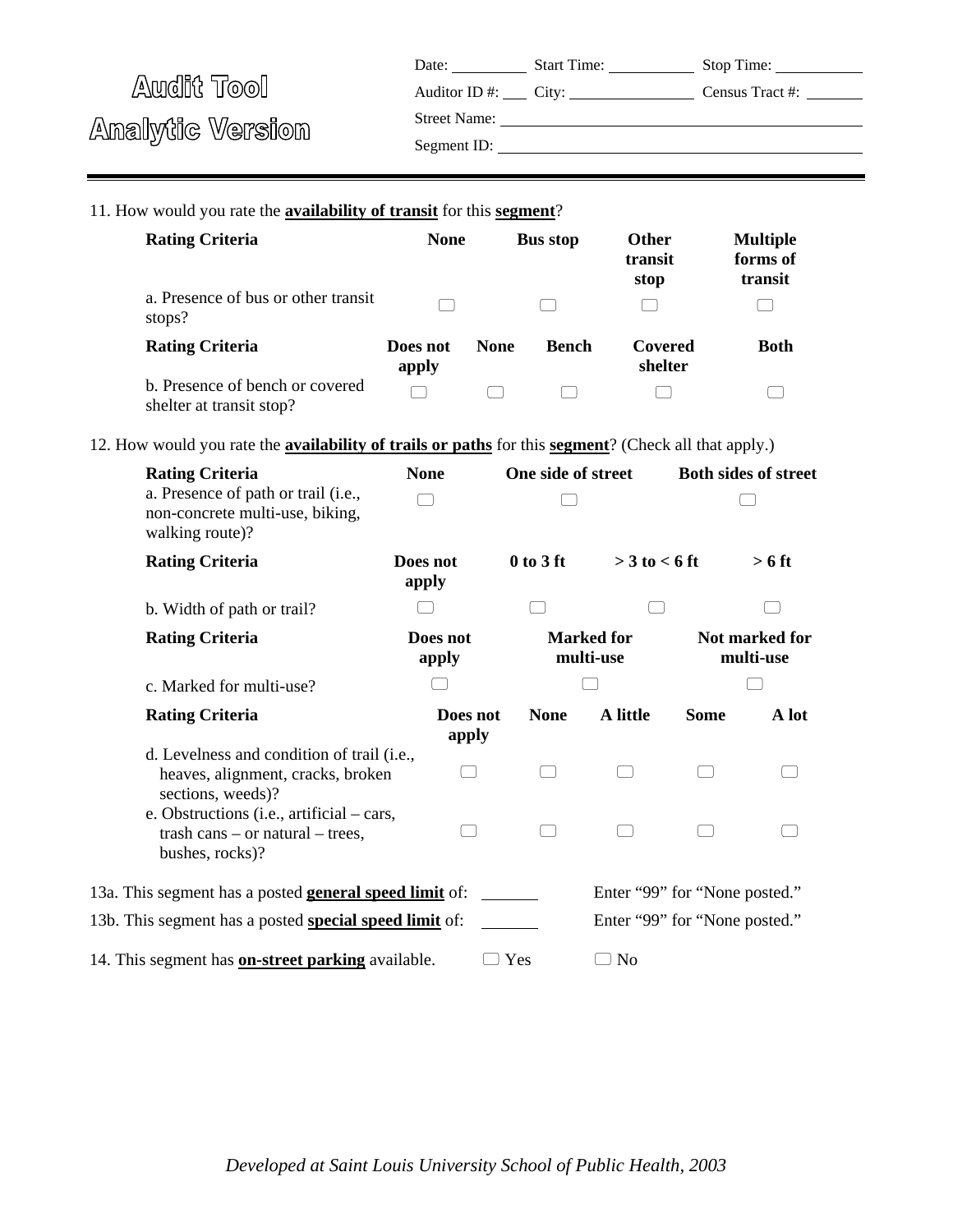Date: Start Time: Stop Time: Auditor ID #: City: Census Tract #:

Audit Tool Analytic Version

| <b>Street Name:</b> |
|---------------------|
|---------------------|

Segment ID:

15. Please indicate your agreement with the following statements about **street characteristics** for this **segment**.

| <b>Rating Criteria</b>                                                                                                                         |                                                      | <b>Divided</b><br>$> 4$ lanes                            | <b>Undivided</b><br>> 4 lanes         | 2 marked<br>lanes | No marked<br>lanes                                        |
|------------------------------------------------------------------------------------------------------------------------------------------------|------------------------------------------------------|----------------------------------------------------------|---------------------------------------|-------------------|-----------------------------------------------------------|
| a. Street types?                                                                                                                               |                                                      |                                                          |                                       |                   |                                                           |
| <b>Rating Criteria</b>                                                                                                                         | <b>Segment has</b><br>unidirectional<br>intersection | <b>Segment</b> has<br>2 directions at<br>intersection(s) | <b>Segment has</b><br>intersection(s) | 3-4 directions at | <b>Segment has</b><br>5+ directions at<br>intersection(s) |
| b. <b>Connectivity</b> (i.e.,<br>straight with intersections<br>versus cul-de-sac)                                                             |                                                      |                                                          |                                       |                   |                                                           |
| <b>Rating Criteria</b>                                                                                                                         |                                                      | <b>None</b>                                              | A little                              | Some              | A lot                                                     |
| c. Other street design characteristics to<br>reduce volume or speed (e.g., roundabouts)                                                        |                                                      |                                                          |                                       |                   |                                                           |
| d. Traffic calming devices to reduce volume<br>or speed (e.g., traffic signals, speed humps)?                                                  |                                                      |                                                          |                                       |                   |                                                           |
| e. <b>Aggressive drivers</b> (e.g., speeding, not<br>giving pedestrians/bicyclists right-of-way)?                                              |                                                      |                                                          |                                       |                   |                                                           |
| f. Crossing aids for pedestrians and bicyclists<br>to cross the street safely. (e.g., crosswalks, stop                                         |                                                      |                                                          |                                       |                   |                                                           |
| light, overpass, traffic island, curb extension)?<br>g. <b>Street lighting</b> for sidewalks, street<br>shoulders, and/or bike lanes at night? |                                                      |                                                          |                                       |                   |                                                           |

#### **FACILITIES**

16. How much **availability of public recreational facilities** is visible in this **segment**?

|                                                                                        | N <sub>0</sub><br>availability | A little<br>availability | <b>Some</b><br>availability | A lot of<br>availability |
|----------------------------------------------------------------------------------------|--------------------------------|--------------------------|-----------------------------|--------------------------|
| Level of availability of<br>recreational facilities                                    |                                |                          |                             |                          |
| 17. How much availability of public recreational equipment is visible in this segment? |                                |                          |                             |                          |
|                                                                                        | N <sub>0</sub><br>availability | A little<br>availability | Some<br>availability        | A lot of<br>availability |
| Level of availability to<br>recreational equipment                                     |                                |                          |                             |                          |
| 18. What types of public recreational equipment are visible in this segment?           |                                |                          |                             |                          |
| <b>Type of equipment</b>                                                               |                                |                          | Enter#                      |                          |
| a. Playground equipment (e.g., swings, slide)                                          |                                |                          |                             |                          |
| b. "Complete" sports equipment (i.e., all necessary elements                           |                                |                          |                             |                          |

c. "Incomplete" sports equipment (i.e., missing elements)

are visible – posts, nets, etc.)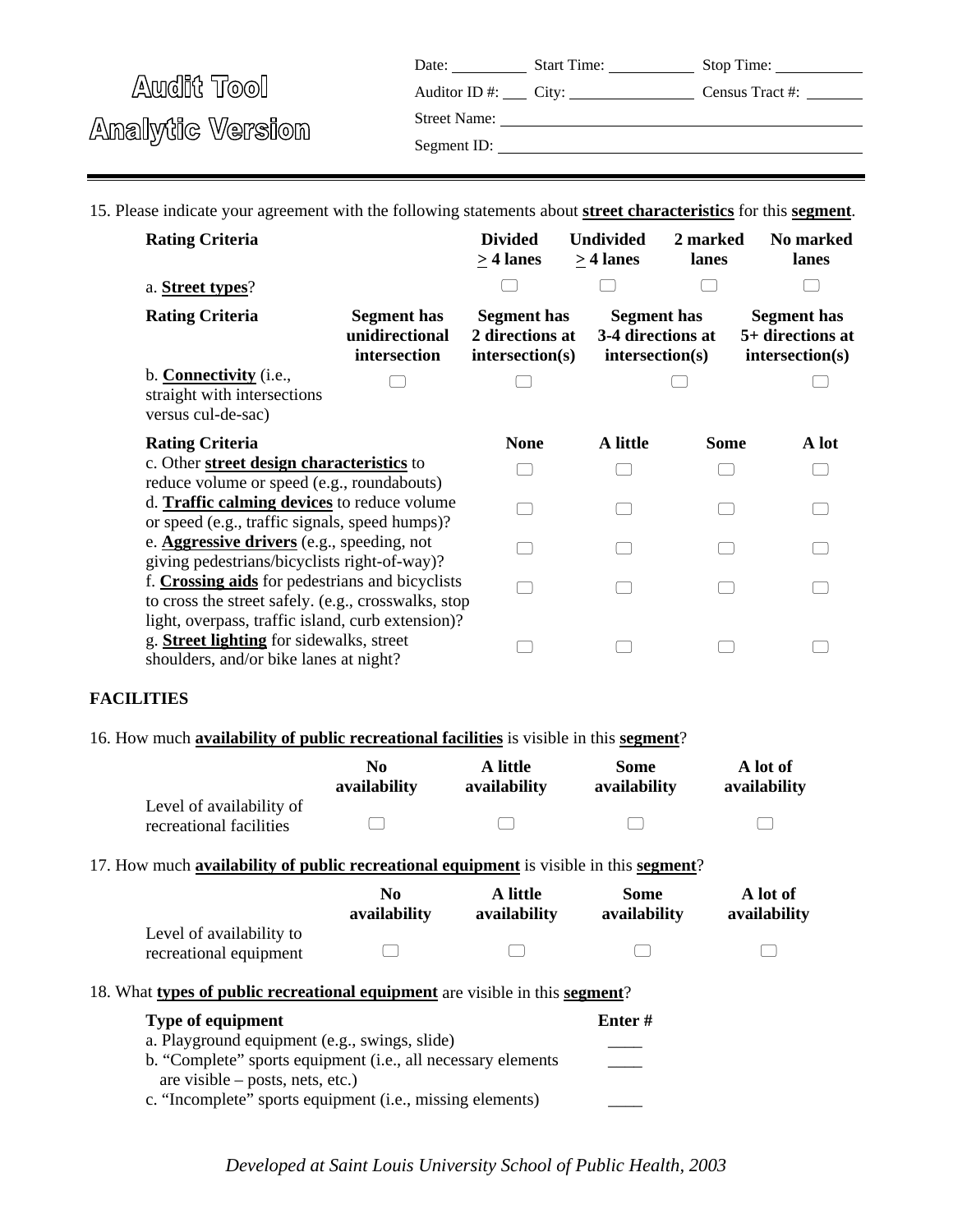| Date: | <b>Start Time:</b> | Stop Time: |
|-------|--------------------|------------|
|-------|--------------------|------------|

Auditor ID #: City: Census Tract #:

Street Name:

Analytic Version

Segment ID:

## 19. What **types of service amenities** are visible in this **segment**?

| <b>Type of service amenity</b> | Visible | <b>Not Visible</b> |
|--------------------------------|---------|--------------------|
| a. Equipment rental stand      |         |                    |
| b. Sports stands/seating       |         |                    |
| c. Picnic tables and/or grills |         |                    |
| d. Water fountains             |         |                    |
| e. Restrooms                   |         |                    |
| f. Vending machines            |         |                    |
| g. Public telephones           |         |                    |
| h. Trash bins                  |         |                    |

#### **AESTHETICS**

20. How many **attractive features** are visible in this **segment**?

|                                                                                                                       | No.             | A few           | Some            | A lot of          |
|-----------------------------------------------------------------------------------------------------------------------|-----------------|-----------------|-----------------|-------------------|
|                                                                                                                       | attractive      | attractive      | attractive      | <b>attractive</b> |
|                                                                                                                       | <b>features</b> | <b>features</b> | <b>features</b> | <b>features</b>   |
| Presence of attractive features (e.g.<br>architectural design, building variety,<br>vegetation, signage, open space)? | $\Box$          | $\Box$          | $\Box$          |                   |

## 21. How many **comfort features** are visible in this **segment**?

|                                                    | N <sub>0</sub><br>comfort<br>features | A few<br>comfort<br><b>features</b> | Some<br>comfort<br><b>features</b> | A lot of<br>comfort<br><b>features</b> |
|----------------------------------------------------|---------------------------------------|-------------------------------------|------------------------------------|----------------------------------------|
| Presence of comfort features ( <i>i.e.</i> , shade |                                       |                                     |                                    |                                        |
| trees, benches, or other types of                  | $\mathbb{R}^n$                        | $\Box$                              |                                    |                                        |
| amenities)?                                        |                                       |                                     |                                    |                                        |

#### 22. How much **air pollution** is visible or detectable through odors in this **segment**?

|                                                                            | No<br>air<br>pollution               | A little<br>air<br>pollution   | Some<br>air<br>pollution          | A lot of<br>air<br>pollution   |
|----------------------------------------------------------------------------|--------------------------------------|--------------------------------|-----------------------------------|--------------------------------|
| Presence of air pollutants (e.g. diesel)<br>fumes, factory emissions)?     |                                      |                                |                                   |                                |
| 23. How much <b>noise pollution</b> is audible in this <b>segment</b> ?    |                                      |                                |                                   |                                |
|                                                                            | N <sub>0</sub><br>noise<br>pollution | A little<br>noise<br>pollution | <b>Some</b><br>noise<br>pollution | A lot of<br>noise<br>pollution |
| Presence of loud ambient sounds (e.g.<br>trains, construction, factories)? |                                      |                                |                                   |                                |

*Developed at Saint Louis University School of Public Health, 2003*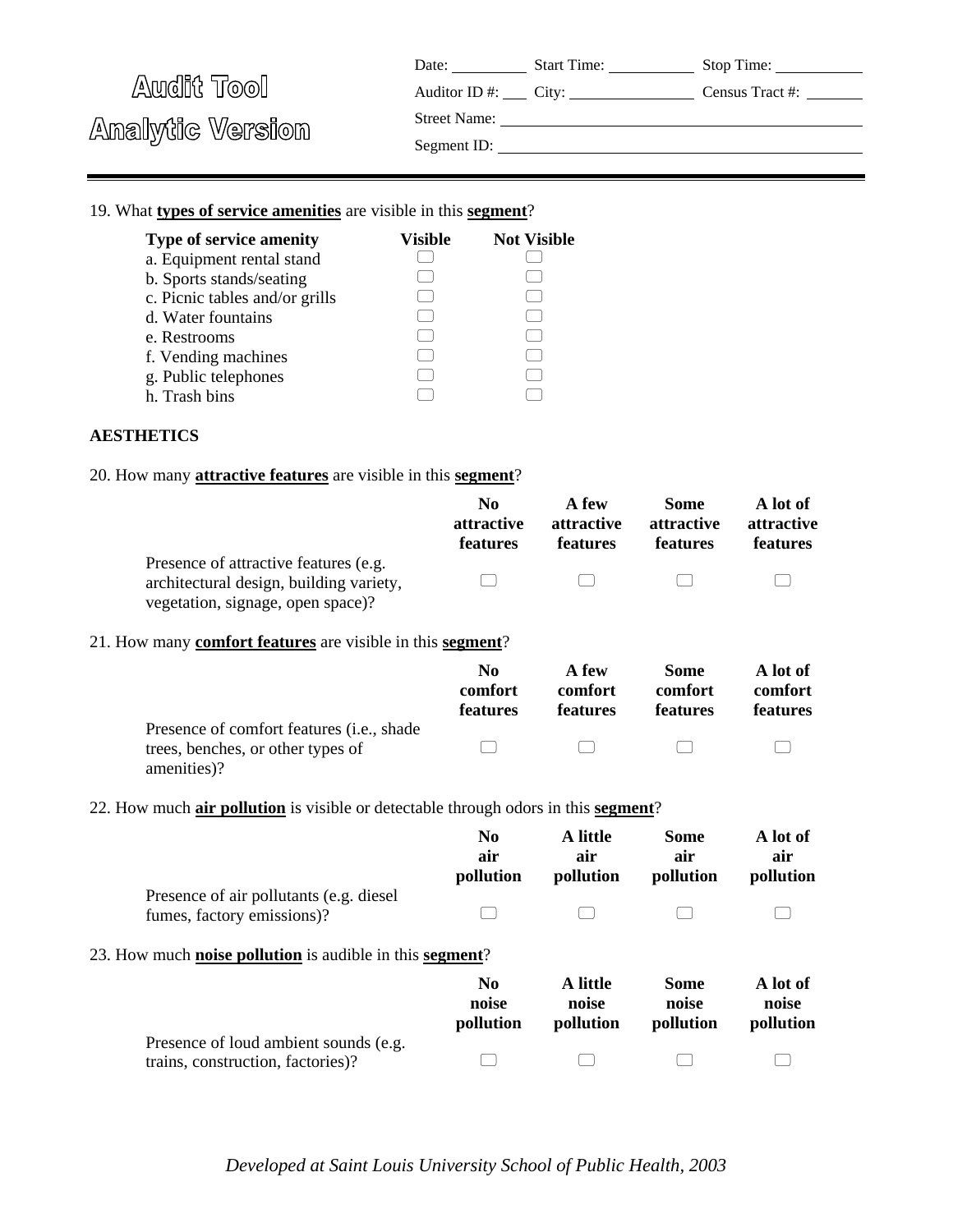|                  | Date:        | <b>Start Time:</b> | Stop Time:      |
|------------------|--------------|--------------------|-----------------|
| Audit Tool       |              |                    | Census Tract #: |
|                  | Street Name: |                    |                 |
| Analytic Version | Segment ID:  |                    |                 |
|                  |              |                    |                 |

# 24. How much **physical disorder** is visible in this **segment**?

|                                                                                                                                                                                                                                                                                                                                                                                                                                                                                                                                                                           | N <sub>0</sub><br>physical<br>disorder | A little<br>physical<br>disorder | <b>Some</b><br>physical<br>disorder |                        | A lot of<br>physical<br>disorder |  |
|---------------------------------------------------------------------------------------------------------------------------------------------------------------------------------------------------------------------------------------------------------------------------------------------------------------------------------------------------------------------------------------------------------------------------------------------------------------------------------------------------------------------------------------------------------------------------|----------------------------------------|----------------------------------|-------------------------------------|------------------------|----------------------------------|--|
| Presence of physical disorder (i.e., litter,<br>rubbish, graffiti, broken glass, or<br>discarded items)?                                                                                                                                                                                                                                                                                                                                                                                                                                                                  |                                        |                                  |                                     |                        |                                  |  |
| 25. How much <b>physical disorder</b> is visible in this <b>segment</b> ?                                                                                                                                                                                                                                                                                                                                                                                                                                                                                                 |                                        |                                  |                                     |                        |                                  |  |
| <b>Rating Criteria</b>                                                                                                                                                                                                                                                                                                                                                                                                                                                                                                                                                    |                                        | <b>None</b>                      | A few<br>$(1-3)$                    | <b>Some</b><br>$(4-6)$ | A lot<br>(>7)                    |  |
| a. How many whole or broken beer or liquor bottles or cans<br>are visible in streets, yards, or alleys?                                                                                                                                                                                                                                                                                                                                                                                                                                                                   |                                        |                                  |                                     |                        |                                  |  |
| b. How many cigarette or cigar butts or discarded cigarette<br>packages are on sidewalk or in gutters?                                                                                                                                                                                                                                                                                                                                                                                                                                                                    |                                        |                                  |                                     |                        |                                  |  |
| c. How many condoms are on the sidewalk, in gutters, or on<br>the street?                                                                                                                                                                                                                                                                                                                                                                                                                                                                                                 |                                        | $\Box$                           | ۰                                   |                        |                                  |  |
| d. How many needles, syringes, or drug-related<br>paraphernalia are on sidewalk, in gutters, or on the street?                                                                                                                                                                                                                                                                                                                                                                                                                                                            |                                        | $\Box$                           |                                     |                        |                                  |  |
| e. How much garbage, litter, or broken glass is in the street<br>or on the sidewalks?                                                                                                                                                                                                                                                                                                                                                                                                                                                                                     |                                        | $\Box$                           |                                     |                        |                                  |  |
| f. How many abandoned cars are there?<br>g. How much graffiti is on the buildings, signs or walls?<br>h. How many buildings have broken windows?                                                                                                                                                                                                                                                                                                                                                                                                                          |                                        |                                  |                                     |                        |                                  |  |
| <b>SIGNAGE</b>                                                                                                                                                                                                                                                                                                                                                                                                                                                                                                                                                            |                                        |                                  |                                     |                        |                                  |  |
| 26. What types of signs are visible in this segment?                                                                                                                                                                                                                                                                                                                                                                                                                                                                                                                      |                                        |                                  |                                     |                        |                                  |  |
| <b>Sign Type</b>                                                                                                                                                                                                                                                                                                                                                                                                                                                                                                                                                          |                                        | <b>None</b>                      | A few<br>$(1-3)$                    | <b>Some</b><br>$(4-6)$ | A lot<br>(>7)                    |  |
| a. Cultural or religious message or event?<br>b. Political message or event?<br>c. Neighborhood/social message or event?<br>d. "Share the road" sign?<br>e. Other pedestrian or bicyclist friendly traffic sign?<br>f. Physical activity message?<br>g. Athletic event?<br>h. Other entertainment or event?<br>i. Neighborhood/crime watch (e.g., drug-free zone)?<br>j. Security warning sign?<br>k. No trespassing/beware of dog?<br>1. Tobacco or alcohol billboard?<br>m. Fast food billboard?<br>n. Physical activity billboard?<br>o. Unreadable sign or billboard? |                                        |                                  |                                     |                        |                                  |  |

*Developed at Saint Louis University School of Public Health, 2003*